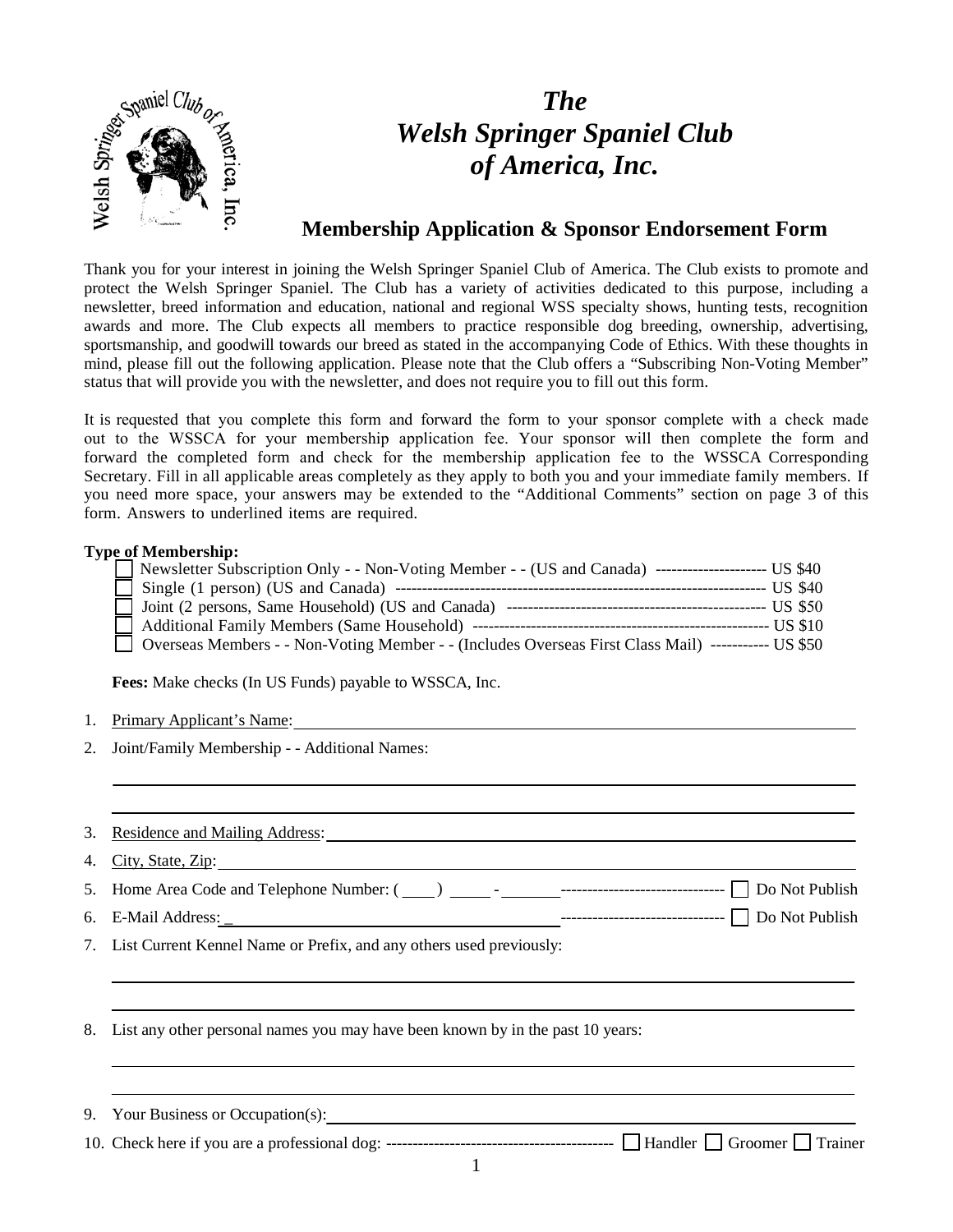| If so, please specify breeds and length of time:                                                                                  |  |  |  |  |
|-----------------------------------------------------------------------------------------------------------------------------------|--|--|--|--|
| 12. When did you acquire your first Welsh Springer Spaniel?<br>12. When did you acquire your first Welsh Springer Spaniel?        |  |  |  |  |
| 13. How many Welsh Springer Spaniels do you currently own?<br><u> 1989 - Johann Stein, mars an deus Amerikaansk kommunister (</u> |  |  |  |  |
| 14. Please list your dogs' registered names, genders, and breeder of record:                                                      |  |  |  |  |
| If so, which breed $(s)$ ?                                                                                                        |  |  |  |  |
| 16. Have you exhibited in: ------------------------How Long ---------- Titles Earned                                              |  |  |  |  |
|                                                                                                                                   |  |  |  |  |
|                                                                                                                                   |  |  |  |  |
|                                                                                                                                   |  |  |  |  |
|                                                                                                                                   |  |  |  |  |
| Other special dog activities:                                                                                                     |  |  |  |  |
| 17. How many litters have you bred or co-bred?<br>If any, identify breed(s) and year(s) of whelping                               |  |  |  |  |
| If any, list your methods of sale/placement of puppies:                                                                           |  |  |  |  |
|                                                                                                                                   |  |  |  |  |
| 19. Have you ever left a dog or puppies at the pound, shelter, SPCA or equivalent ------------------ $\Box$ Yes ---- $\Box$ No    |  |  |  |  |
|                                                                                                                                   |  |  |  |  |
| If yes, date and reason for suspension:                                                                                           |  |  |  |  |
|                                                                                                                                   |  |  |  |  |
| 22. List all dog clubs and animal activist organizations of which you are now, or previously have been a member:                  |  |  |  |  |
| Club Name<br>Years of Membership<br>Positions Held                                                                                |  |  |  |  |
|                                                                                                                                   |  |  |  |  |
|                                                                                                                                   |  |  |  |  |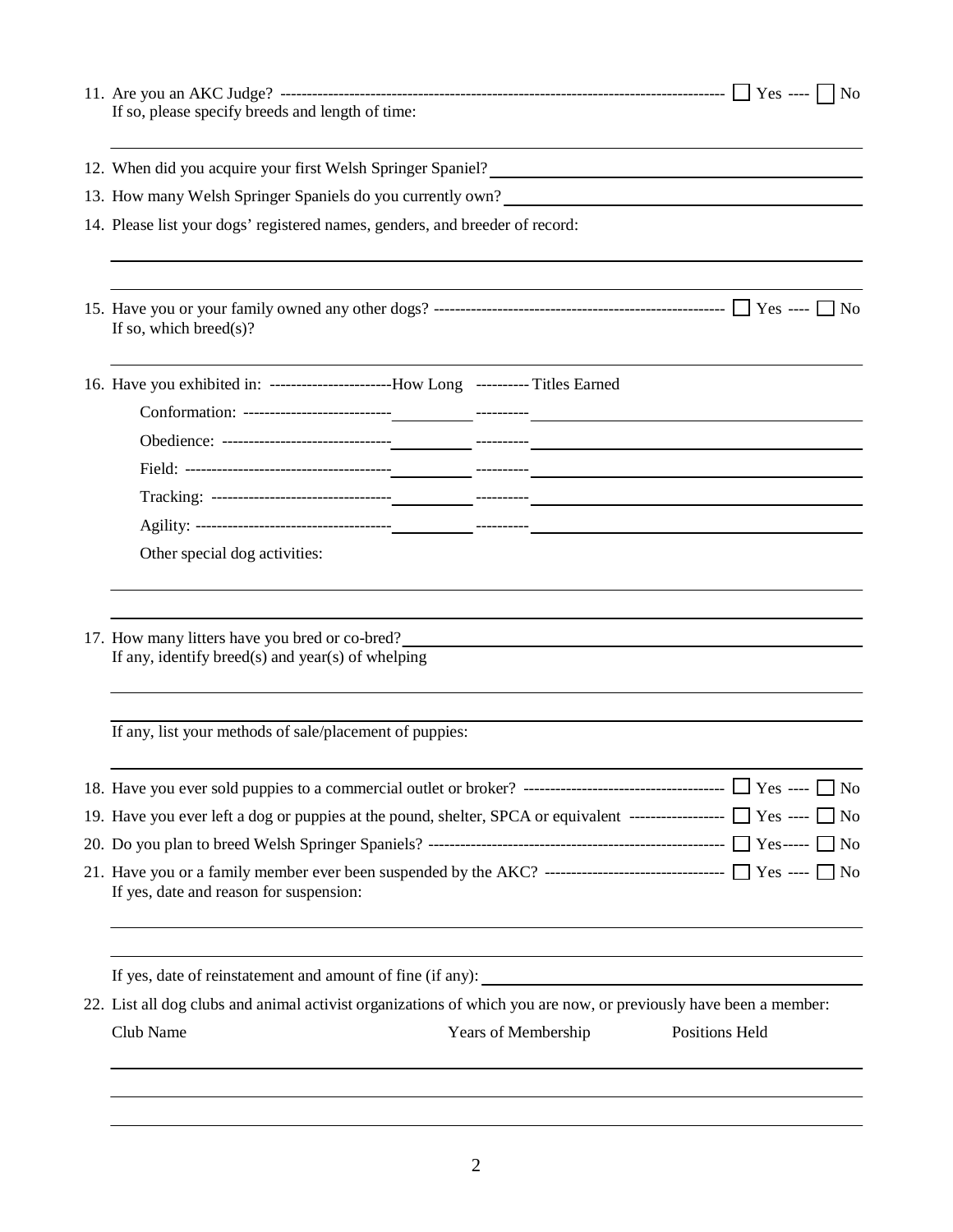|                                                                                       | 23. Have you or your family ever had a dog impounded by an animal control agency? ------------ $\Box$ Yes ---- $\Box$ No                                                                                    |
|---------------------------------------------------------------------------------------|-------------------------------------------------------------------------------------------------------------------------------------------------------------------------------------------------------------|
|                                                                                       | 24. Have you or a member of your family ever been charged with animal cruelty, inhumane treatment, or abandonment                                                                                           |
| 25. Do you know any WSSCA members? If so, list them and how long you have known them: |                                                                                                                                                                                                             |
| 26. Why would you like to become a member of the WSSCA?                               |                                                                                                                                                                                                             |
|                                                                                       | By signing this Membership Application (excluding subscription only membership) for the Welsh Springer<br>Spaniel Club of America you acknowledge you have read and agree to abide by WSSCA Code of Ethics. |
| Signature: X:                                                                         | Date:                                                                                                                                                                                                       |
| Signature: $X$ :                                                                      | Date:                                                                                                                                                                                                       |

**Additional Comments**